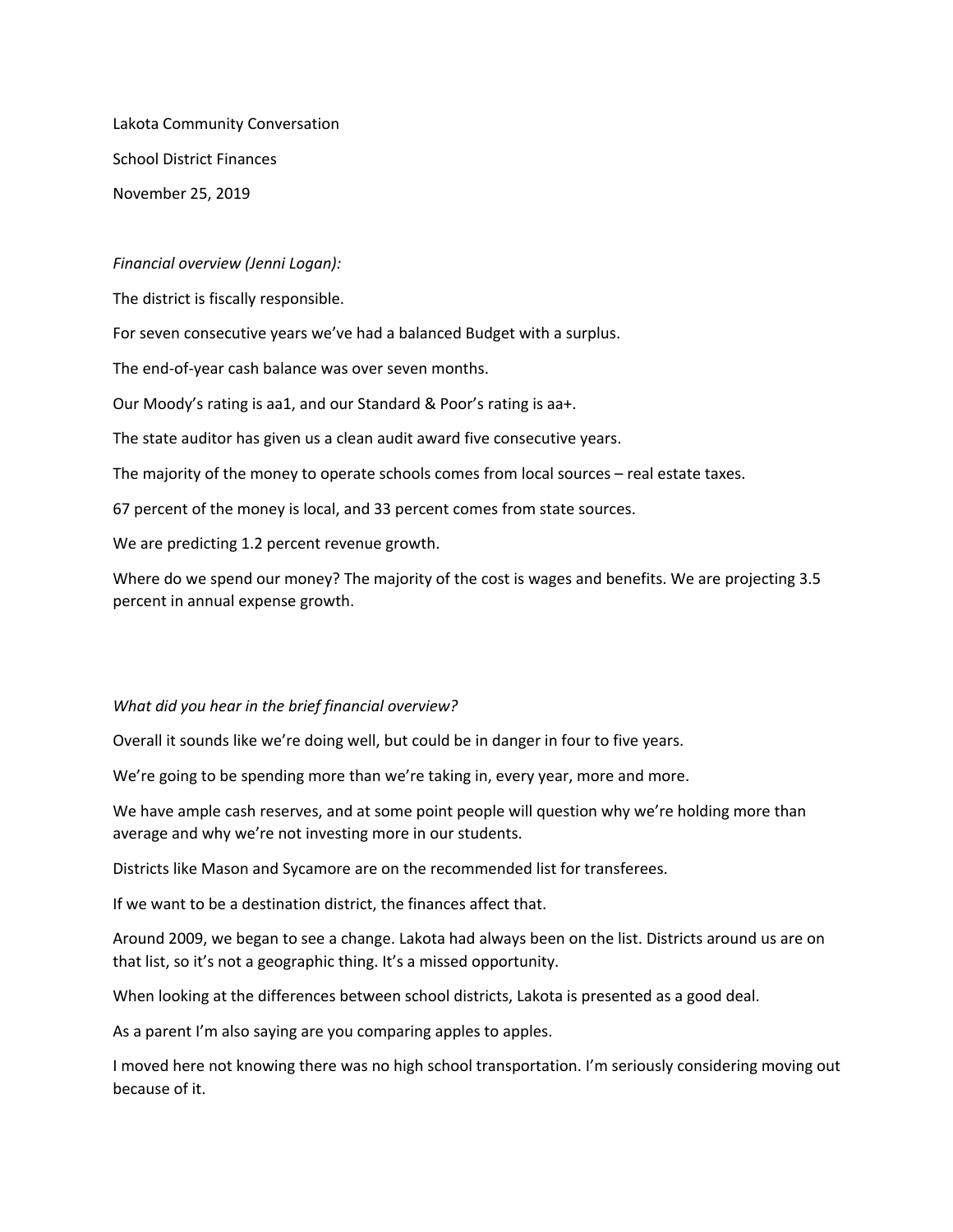Now there's pay to play. When I was a kid we didn't have to do that. I'm not sure I would have picked Lakota, knowing what I know

There was some surprise at our table about the difference in cost per student in different districts. We were just surprised there's that much of a difference.

How long is the average PILOT payment? (30 years).

Union Centre Blvd. area is a TIFF district, for 30 years. The revenue goes into a TIFF fund. We have an agreement with the township how much the schools get. The Union Centre Blvd. TIFF is one TIFF where we get none.

I find it interesting that Lakota has very little power in getting some of that money. It's a missed opportunity for Lakota.

The ROI – what is it that we are measuring as a district? What is the ROI and what does that really translate to as a district, up against the vision of the school board?

It could be the number of students graduating, or the number going to college.

At our table there are people who don't have someone in the schools. But they want good schools but also are looking for a good community. More walkability would be good. It was low even back in the 90s.

We need to come up with some way to measure how effectively we're spending money for education.

Sycamore – what are they getting more for the extra money they spend? What are we not doing today that we should be doing in the future?

A lot of people talking to us about using college credit plus, but the money comes out of district budget. As that becomes more popular, how does that play into funding?

The whole topic of school choice is one big conversation. Students are taking courses online, there's charter schools, scholarships for special needs students, EdChoice scholarships…the whole topic around choice is the expense to the school district.

The percentage growth on choice has been much bigger than everything else. We're projected five percent, but it's been 10 percent at times.

## *What is your biggest concern related to district finances? What requests could you make of the district to alleviate that fear?*

That they take away busing before my kid gets to freshman.

Services that are available now that may not be available in the future.

We nickel and dime ourselves and don't end up with competitive graduates.